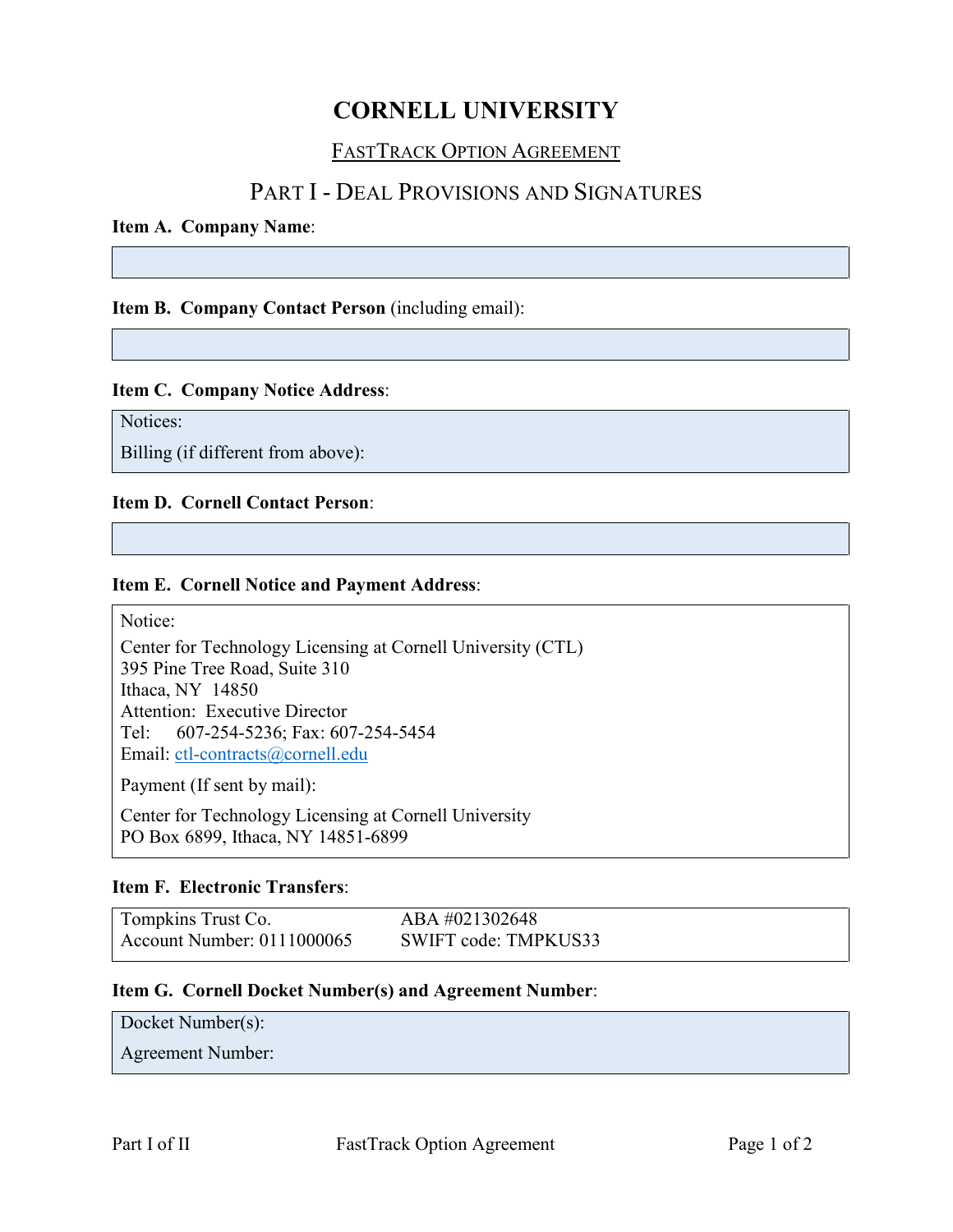#### **Item H. Option Fee**:

\$1,000

#### **Item I. Renewal Fee**:

\$2,500 (if applicable and agreed by both parties)

#### **Item J. Initial Term**:

6 months

#### **Item K. Renewal Period**:

1 additional period of 6 months (if applicable and agreed by both parties)

#### **Item L. Field of Use**:

#### **Item M. Effective Date**:

#### **Item N. Other Terms** (if applicable):

| . . |  |
|-----|--|
| ▱   |  |
|     |  |

#### **Item O. Signatures**:

This Agreement includes: these Deal Provisions and Signatures; and the attached Terms and Conditions. By signing below, Company and Cornell, intending to be legally bound, agree to all of the provisions of this Agreement as of the Effective Date specified in Item M.

| [Company Name] | <b>Cornell University</b> |
|----------------|---------------------------|
| By:            | By:                       |
| Name:          | Name:                     |
| Title:         | Title:                    |
| Date:          | Date:                     |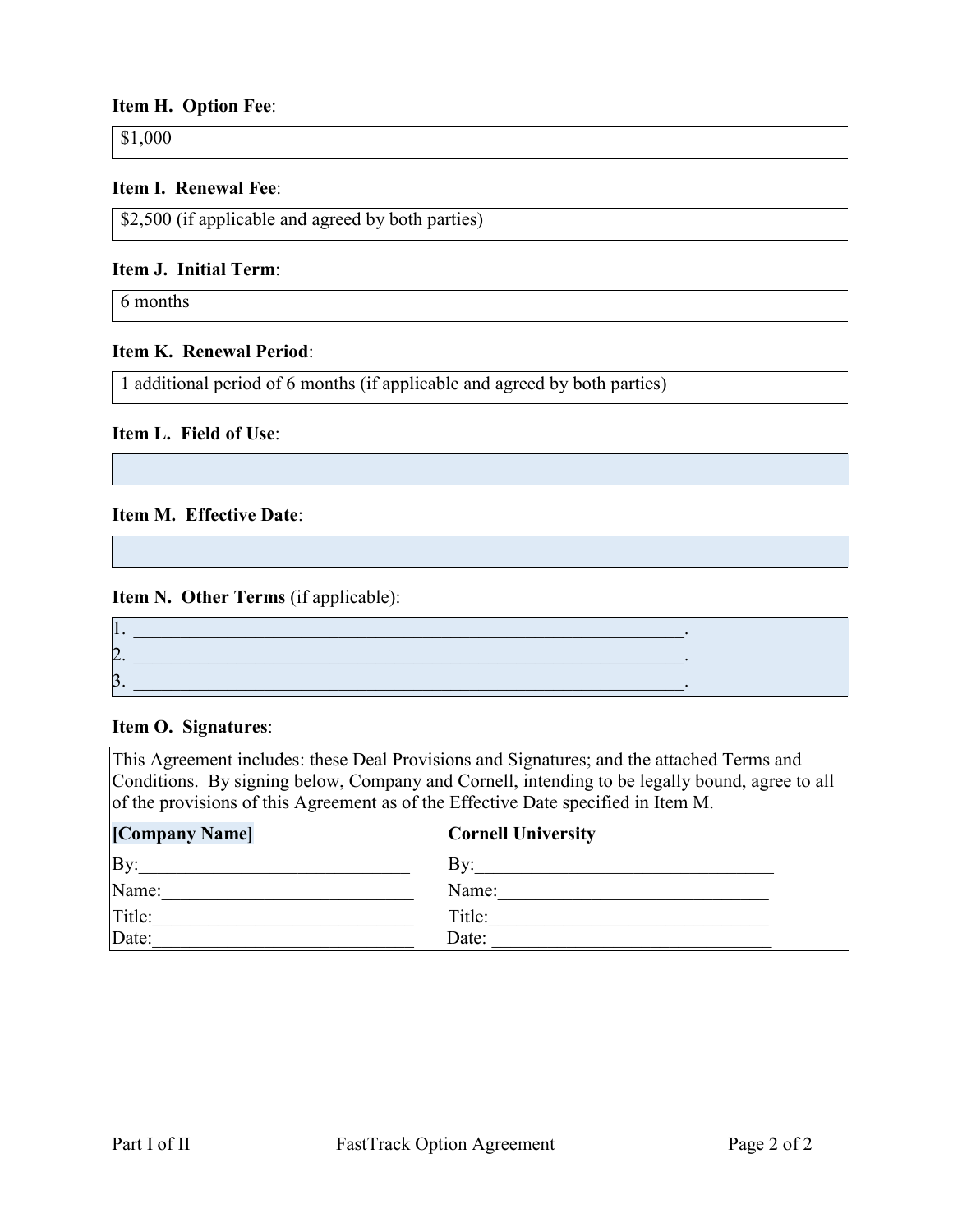### **FASTTRACK OPTION AGREEMENT** PART II –TERMS AND CONDITIONS

1. Option Grant. Cornell grants to Company a first option, during the Initial Term specified in Item J or any Renewal Term specified in Item K (collectively, the "*Term*"), to negotiate to acquire an exclusive license to make, have made, use, import, offer for sale and sell products using or incorporating Patent Rights in the Field of Use specified in Item L and in the territory where Patent Rights exist. The term "*Patent Rights*" includes all patent rights represented by or issuing from the Docket(s) listed in Item G, including any continuation, divisional and re-issue applications, any foreign counterparts and any extensions. No other rights and no licenses are granted.

2. License Negotiations. During the Term, Company and Cornell will negotiate in good faith the terms and conditions of a definitive License Agreement for the Patent Rights. During the Term, Cornell will not enter into any negotiations with any third party regarding the evaluation, license or commercial development of the Patent Rights in the Field of Use.

3. Minimum Terms. Any License Agreement negotiated pursuant to this Agreement will be based upon Cornell's standard FastTrack Startup License Agreement, a copy of which is available at [https://ctl.cornell.edu/wp-content/uploads/FastTrack-License-Agreement.pdf.](https://ctl.cornell.edu/wp-content/uploads/FastTrack-License-Agreement.pdf) Any license will be subject to any applicable rights retained by the US government in intellectual property funded by a Federal agency. In any license, Cornell will reserve the right to use, and to allow other non-commercial academic or research entities to use, the Patent Rights for educational and research purposes.

4. Option and Renewal Fees. On the Effective Date specified in Item M, Company will pay to Cornell the non-refundable Option Fee specified in Item H. Company may extend the Initial Term for one Renewal Period (if authorized in Item K) by paying the non-refundable Renewal Fee specified in Item I prior to the expiration of the Initial Term.

5. Expiration. If, for any reason, (a) Company and Cornell have not executed a FastTrack Startup License Agreement before the expiration of the Term or (b) Company fails to pay the applicable Renewal Fee before the expiration of the Initial Term, then this Agreement will expire automatically.

6. Early Termination.This Agreement will terminate before the expiration of the Term: upon the written agreement of both parties to such termination; or upon 30 days' prior written notice to Cornell by Company of its intention to terminate at any time.

7. Effect of Expiration or Termination. Upon the expiration or termination of this Agreement for any reason: Cornell may license the Patent Rights to any third party at any time and upon any terms without further obligation to Company; and Company's obligation to pay all monies due to Cornell and the terms and conditions of Paragraphs 7, 10, 11 and 12 will survive in accordance with their respective terms.

8. Payment Terms.All payments are payable to "Cornell University" at the payment addresses specified in Items E or F. All payments will be in United States Dollars.

Part II of II FastTrack Option Agreement Page 1 of 2